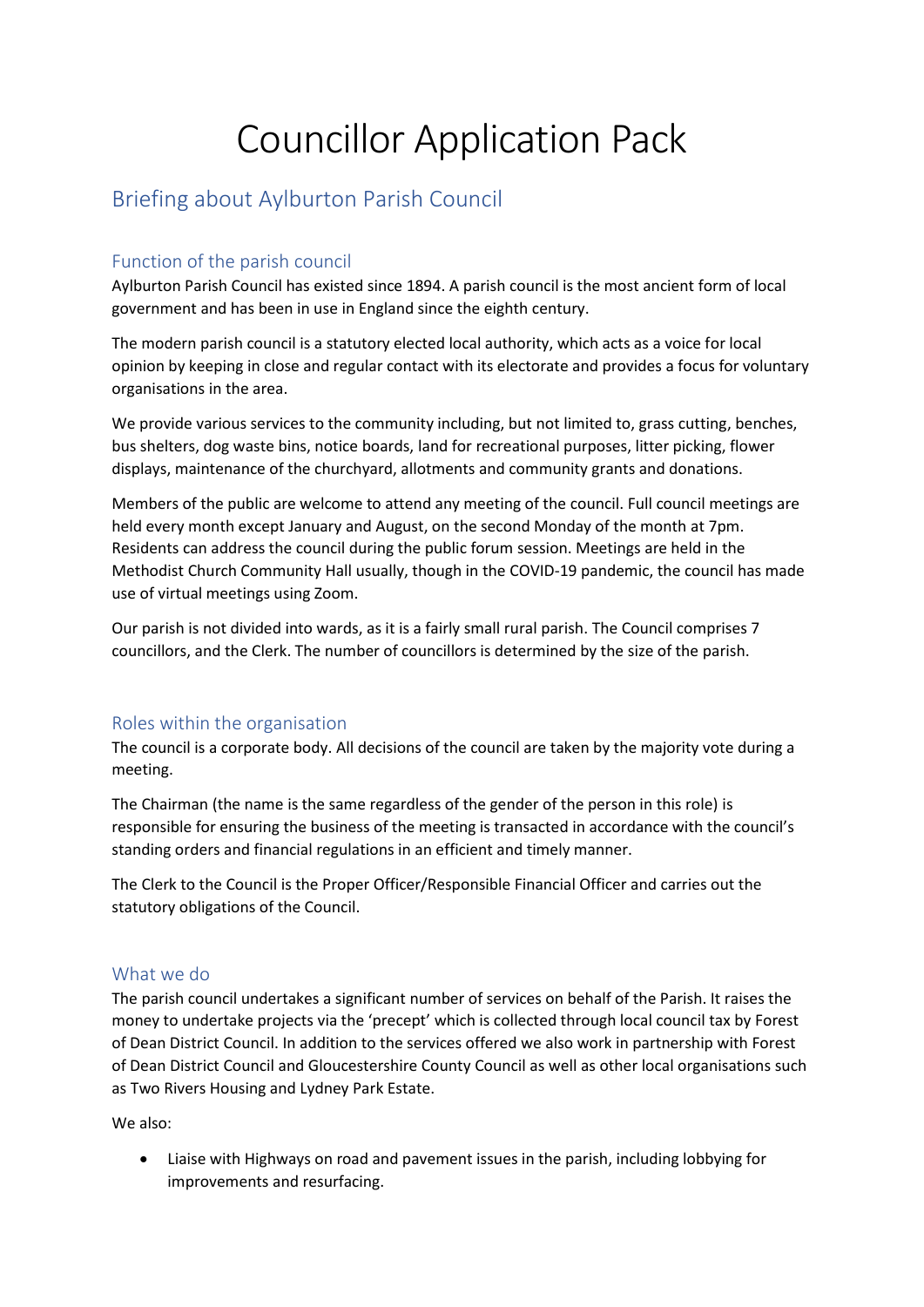- Fund quarterly newsletters (the Ducktown Echo) to every household in the parish (newsletters kindly written and designed by community volunteers)
- Consider all planning applications relating to Aylburton and make comments, as appropriate, to Forest of Dean District Council
- Represent parishioners and refer concerns to the relevant authority to resolve if not within the parish council remit.

# Co-option of Parish Councillors (Casual Vacancy)

# Eligibility of candidates

The parish council is able to consider any person to fill a vacancy provided that:

A person is qualified to be elected and to be a councillor if they are a British, Commonwealth, Irish or European Union citizen and on the relevant day (that is, the day of nomination or election), they are 18 or over. In addition, the person must meet at least one of the following criteria: -

(1) On the relevant day and thereafter they continue to be on the electoral register for the Parish, or

(2) During the whole of the twelve months before that day they have owned or tenanted land or premises in the Parish, or

(3) During the whole of the twelve months before that day their principal or only place of work has been in the Parish, or

(4) During the whole of the twelve months before that day they have resided in the Parish or within three miles of it.

Except for qualification (1), these qualifications then continue for the full term of office, until the next ordinary elections.

There are certain disqualifications for being a parish councillor (see s80 of the Local Government Act 1972) of which the main are:

• holding a paid office or employment under the parish council

• holds any employment in a company which, in accordance with Part V of the Local Government and Housing Act 1989 other than section 73, is under the control of the local authority

• the subject of a bankruptcy restrictions order or interim order

• having been sentenced to a term of imprisonment (whether suspended or not) of not less than three months, without the option of a fine during the preceding five years; or

• being disqualified under any enactment relating to corrupt or illegal electoral practices.

# Applications

Candidates are required to:

- Submit information about themselves, by way of completing a short application form
- Confirm their eligibility for the position of parish councillor within the statutory rules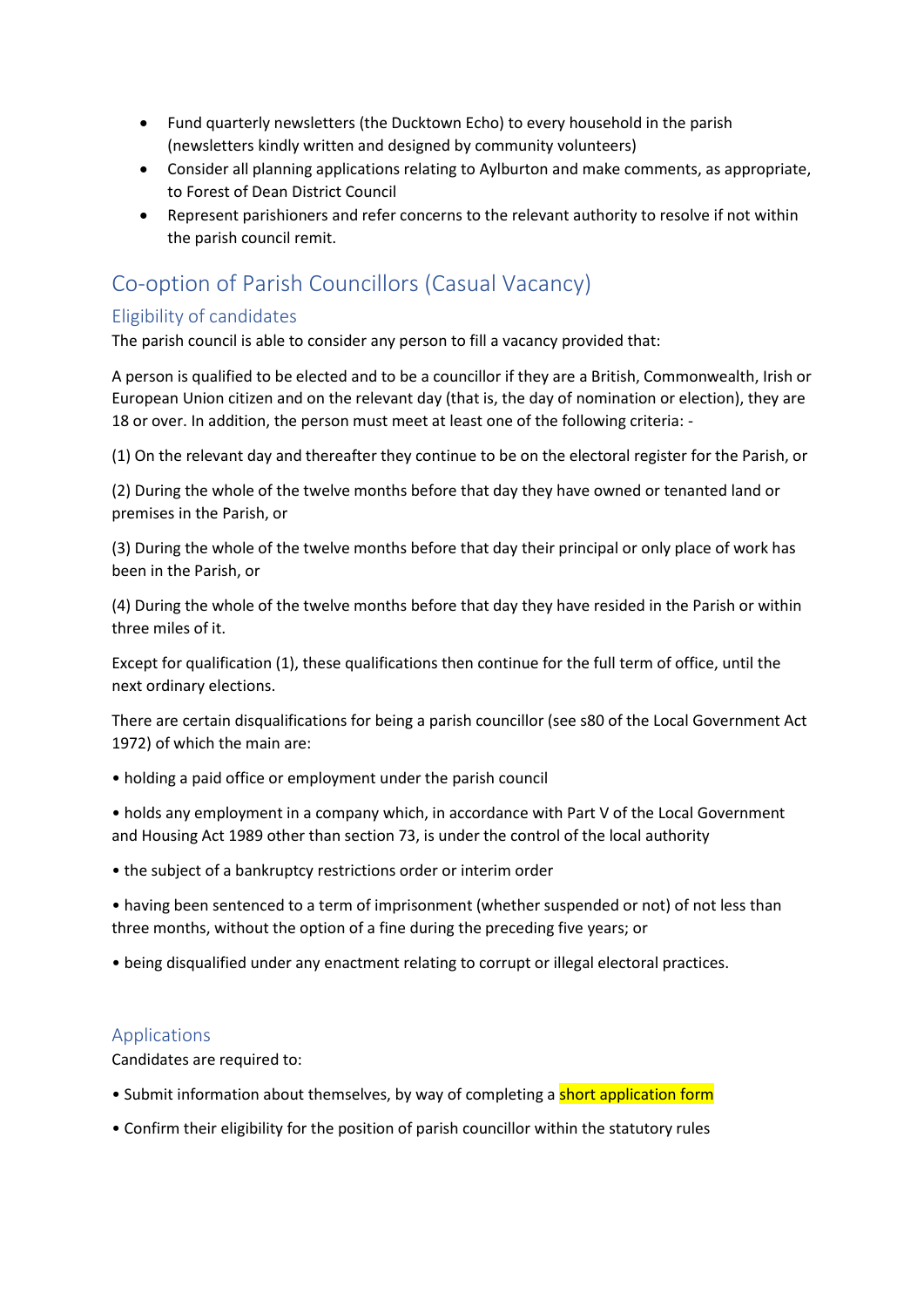Following receipt of application form(s) and confirmation(s) of eligibility, the next suitable parish council meeting will have an agenda item 'To receive written applications for the office of parish councillor and to consider the suitability of the candidate/s to fill the existing vacancy'. Eligible candidates will be invited to attend the meeting.

Copies of the eligible candidates' application form(s) will be circulated to all parish councillors by the Clerk (or Chairman in the absence of the Clerk) at least three clear days prior to the meeting of the full parish council at which the co-option will be considered.

All such documents will be treated by the Clerk/Chairman and all parish councillors as strictly private and confidential.

#### At the Co-option Meeting

At the co-option meeting, candidates will be given five minutes maximum to introduce themselves to the parish councillors (members), give information on their background and experience and explain why they wish to become a member of the parish council.

The process will be carried out in the public session. A resolution will then be passed to exclude members of the public and press from the meeting to enable the parish council to have a private discussion regarding the suitability of the candidate/s for the vacancy. The candidate/s and public will then be invited back to the meeting following which a vote will be taken. The vote will be by recorded voting slip as per the Council's Standing Orders.

In order for a candidate to be co-opted to the parish council, it will be necessary for them to obtain an absolute majority of votes cast (50% + 1 of the votes available at the meeting). If there are more than two candidates and there is no candidate with an overall majority in the first round of voting the candidate with the least number of votes will drop out of the process. Further rounds of voting will then take place with the process repeated until a candidate has an absolute majority. An only candidate will normally, but not necessarily, be co-opted. LGA 1972, Sch. 12 s39 states the co-option must be by an absolute majority vote of those present and voting in the meeting.

If present, a candidate who is co-opted will sign at the co-option meeting a Declaration of Acceptance of Office, including an undertaking to abide by the parish council's Code of Conduct, a copy of which is enclosed with this pack, and may take office immediately thereafter. If not present, a co-opted candidate will sign the Declaration of Acceptance of Office and undertaking to abide by the parish council's Code of Conduct, and, upon signing, will take office either before or at the next meeting of the parish council. A failure to sign the Declaration of Acceptance of office will result in automatic disqualification from office.

#### Holding a Position of Public Office

The Clerk will notify Forest of Dean District Council Electoral Services Office of the co-option of the new parish councillor.

A co-opted parish councillor will also complete a Notification of Disclosable Pecuniary and Other Interests form which the Clerk will lodge with the Monitoring Officer at Forest of Dean District Council within 28 days of the co-option. Failure to comply, without reasonable excuse, with the arrangements for the registration and disclosure of disclosable pecuniary interests is a criminal offence, with a penalty on conviction of a fine of up to £5,000 and disqualification from office for up to five years.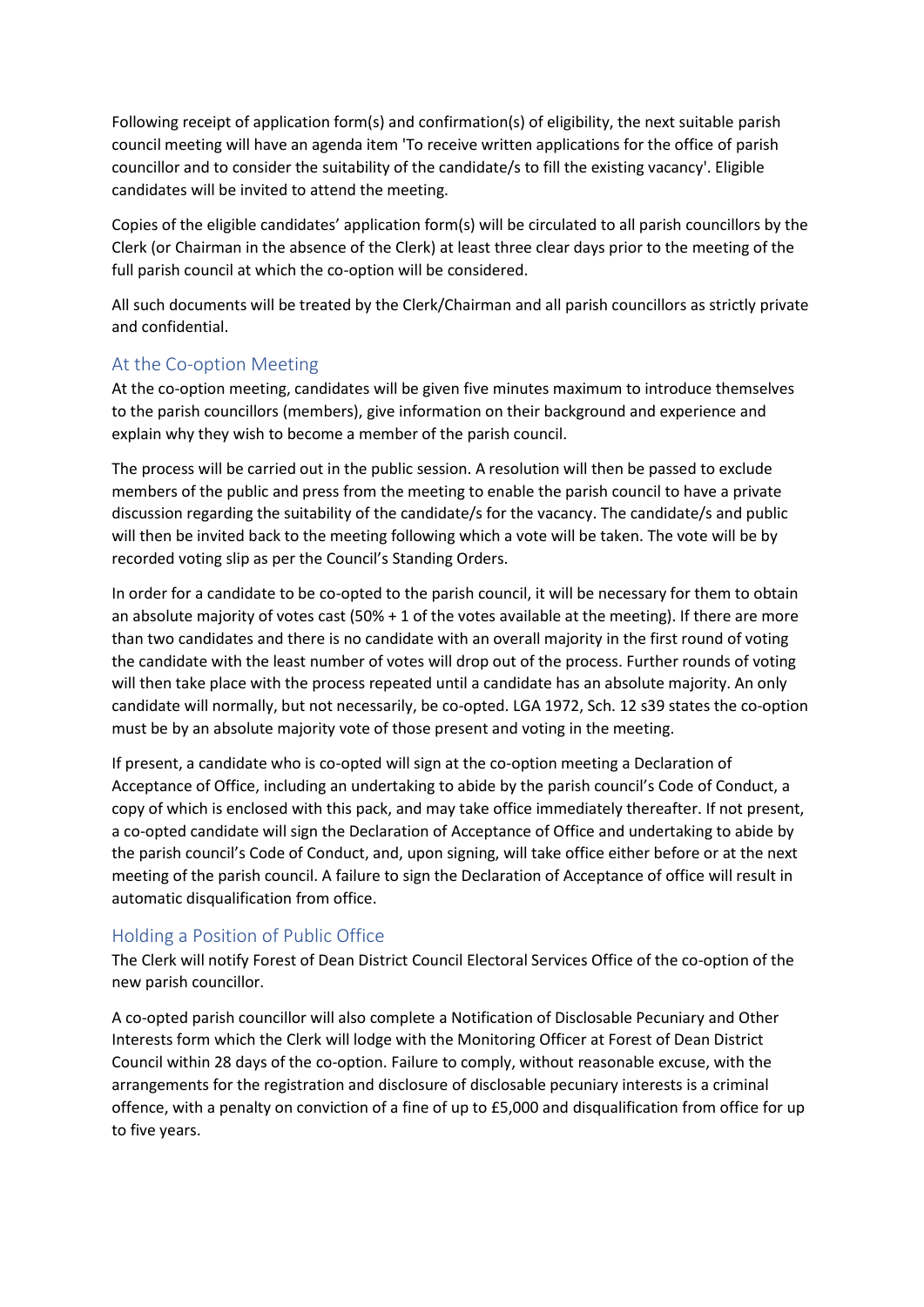It is also a criminal offence to knowingly provide false or misleading information when making the notification or to be reckless as to whether the information is true and not misleading.

Councillors hold a position of public office with which comes responsibilities to attend all the meetings of the council and to abide by the seven principles (or Nolan principles) of public life being:

- 1. Selflessness
- 2. Integrity
- 3. Objectivity
- 4. Accountability
- 5. Openness
- 6. Honesty
- 7. Leadership

Councillors are required to promote and maintain high standards of conduct when they are representing the council and are required to:

- Treat others with respect
- Not to bully or behave in an intimidatory manner
- Not seek to improperly confer an advantage or disadvantage on others
- To use the resources of the Council in accordance with its requirement; and
- Not to disclose confidential information

#### Role Description

#### Role: Parish Councillor

Responsible to: The 'Corporate Body' (i.e. the parish council) and all residents within the parish

Responsible for: Effective leadership, governance, liaison and budget setting

Purpose: Representing the views of residents

Regular liaison with Other councillors, staff, local authorities, residents' associations, community groups, charitable groups and residents

Period of service Elections are held every four years – Next elections due May 2023

Councillors co-opted between elections serve to the end of the current four-year term of

office

Salary This is an unpaid voluntary position, but mileage and subsidence allowances are payable if the eligibility criteria are met.

History of parish councils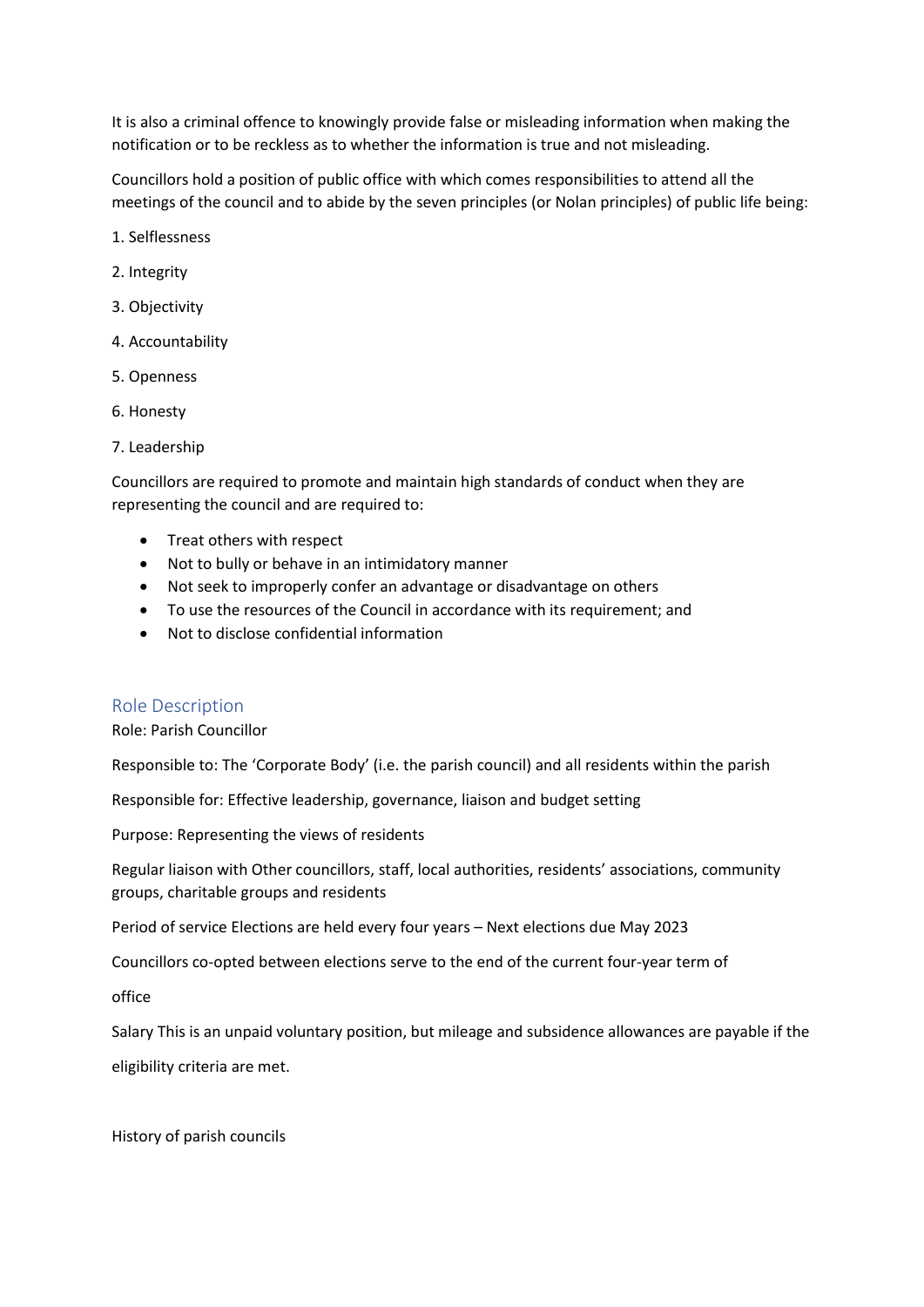The current system of parish councils was formed in 1894. There are currently around 10,000 parish councils in the country.

Local councils are the first tier of local government, being the closest to individual communities they have the greatest ability to identify, understand and address the needs of the communities they serve.

Aylburton Parish Council is apolitical i.e. politically neutral. Councillors are required to represent only the interests of its residents, not a political party.

#### Support and training

Induction orientation is provided by the Clerk or Chairman, or a combination. Ongoing training is provided via the Gloucestershire Association of Local Councils and other bespoke training sessions. These vary between daytime and evening sessions. The Clerk can also provide advice as and when required.

# How to find out more

The National Association of Local Councils has a website: [www.nalc.gov.uk.](http://www.nalc.gov.uk/) Alternatively you could attend a meeting of the Council, talk to existing councillors or to the Clerk.

# Main Duties and Responsibilities

1. To attend parish council meetings.

2. To prepare for meetings and being properly informed about the issues to be discussed.

3. To participate constructively in the governance of Aylburton Parish Council.

4. To participate fully in the formation and scrutiny of the parish council's policies, budgets, strategies and service delivery including any live 'Strategic Plan'.

5. To ensure, with other councillors, that the parish council is properly managed.

6. To keep up to date with significant developments affecting the parish council at local, regional and national levels.

7. To promote the economic, social and environmental well-being of the Parish taking account of the strategic effects on other communities and the parish council as a whole.

8. To represent effectively the interests of, not only the ward for which the councillor is elected, but the Parish as a whole and to raise at Council meetings residents' enquiries, representations and complaints.

9. To represent the whole electorate; listen, and then represent the views of the whole community when discussing Council business and working with outside bodies.

10. To take an active part in the parish council's arrangements to build community capacity and promote measures that contribute to the Parish Strategic Plan.

11. To comment on planning applications and other planning matters such as the Local Plan.

12. To take part in meetings and form sound judgements based on what is best for the community and then abide by majority decisions.

13. To represent the parish council on outside bodies to which the councillor is appointed.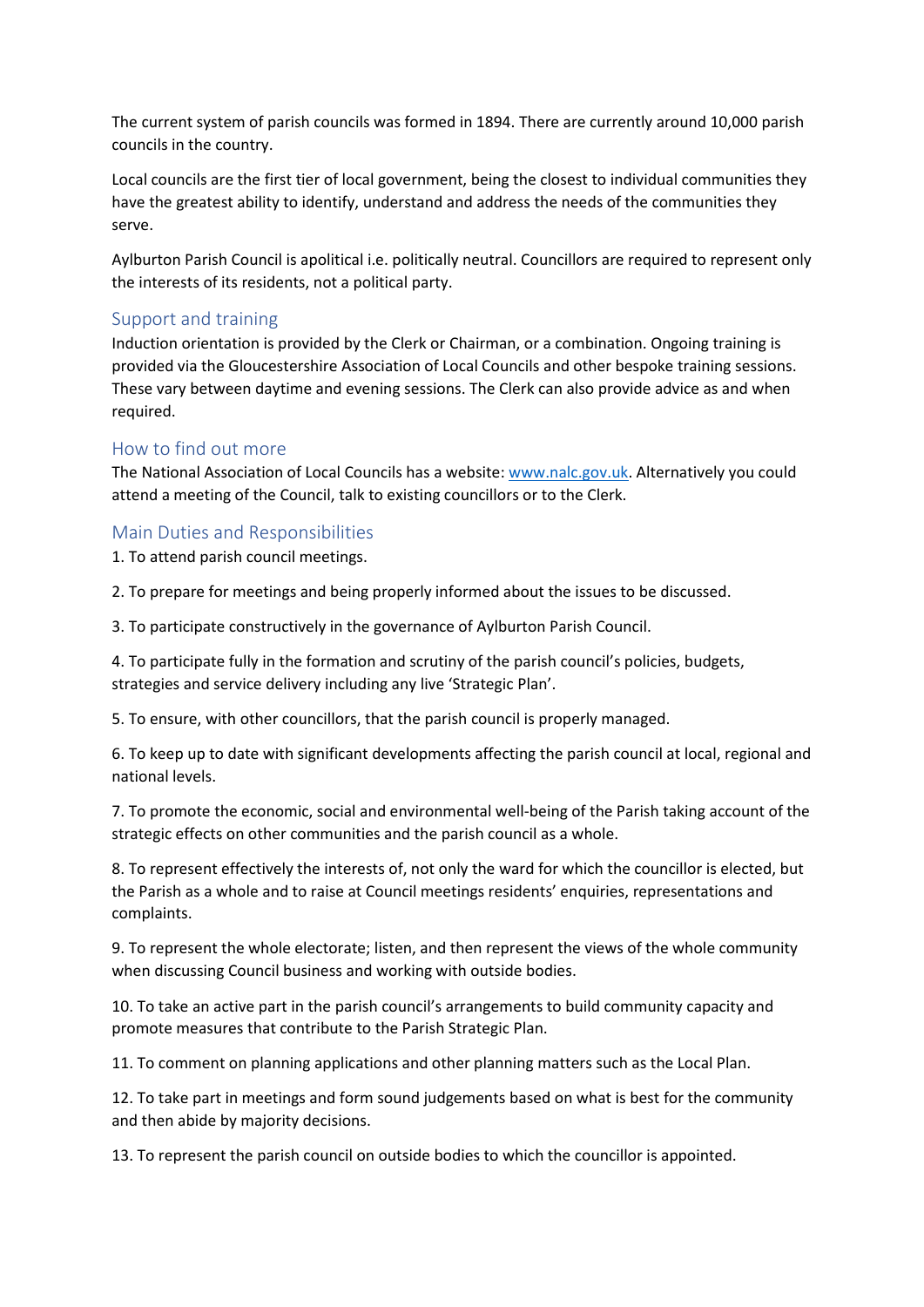14. To maintain proper standards of behaviour when representing the parish council.

15. To fulfil the statutory and locally determined requirements of an elected member of a local authority and the parish council, including compliance with all relevant codes of conduct and maintaining high ethical standards, (including not disclosing confidential information and not using Council resources for political purposes or for any other reason).

16. To participate effectively as a member of any committee or working party to which the councillor is appointed.

17. To act as an ambassador for the parish council and to promote the work the Council undertakes, on behalf of the community.

18. To uphold the parish council's Standing Orders, Code of Conduct and the Nolan principles of Public Life (ensuring that the impartiality of Council staff is not compromised).

19. To contribute to the Parish newsletter to enhance members' accountability to the public by providing details of official activities and the contribution made to the effective operation of the parish council, as and when appropriate.

20. To undertake appropriate training courses and as when possible.

21. The parish council operates its own email server – new members will provided with a unique councillor email address which must be used for all communications.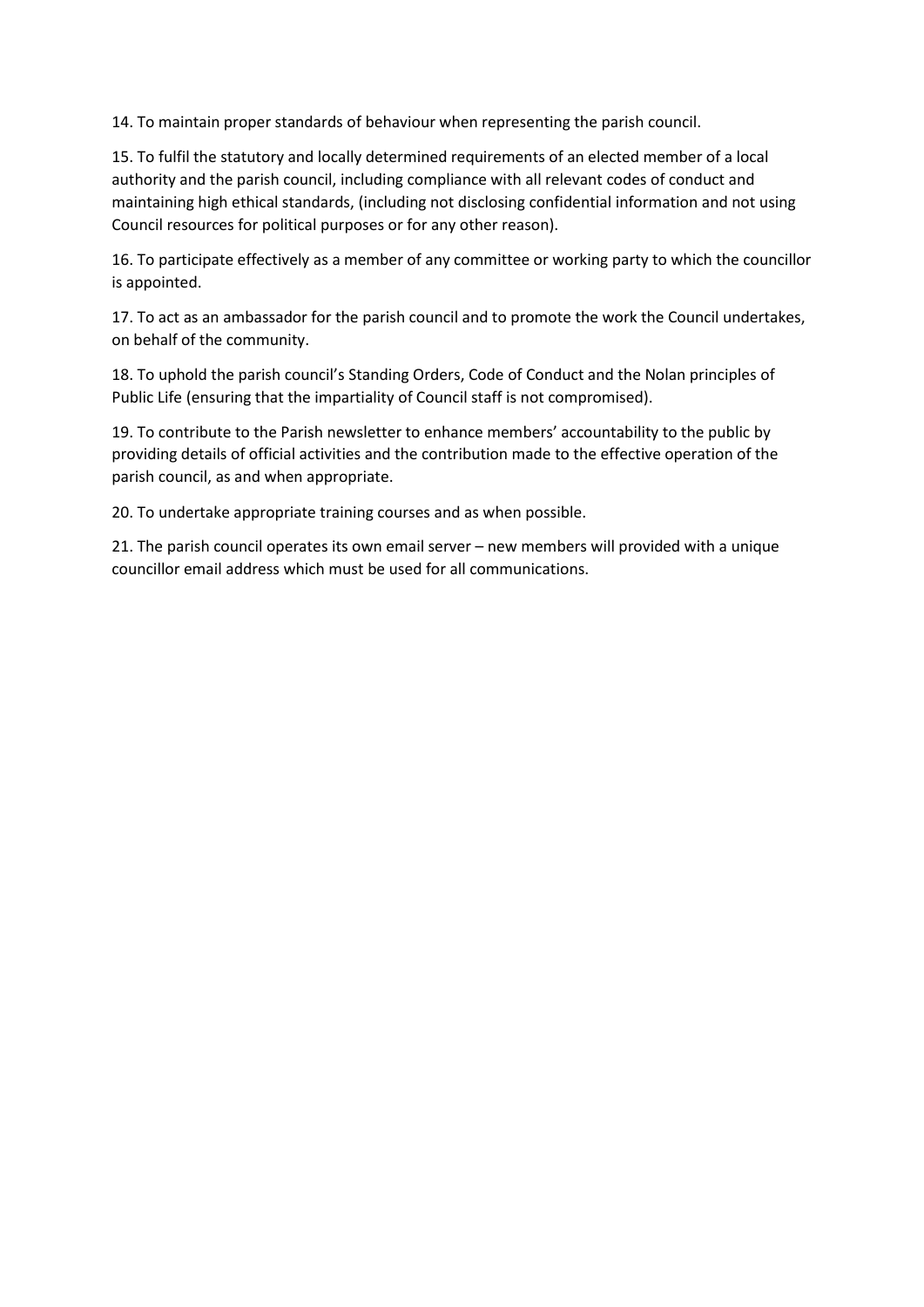#### CO-OPTION ELIGIBILITY FORM

(You can use th[e online version of this form,](https://docs.google.com/forms/d/e/1FAIpQLSd6xZeoMZ20z0YeS9rVshkKpWUboc-spyCxS-djD7adlbuomA/viewform?usp=sf_link) which combines this with the application form below.)

Use of Personal Information the parish council will use the information provided on this form to assess your eligibility to be a parish councillor.

#### **Declaration and Consent**

I ……………………………………………………………………. hereby confirm that I am eligible for the vacancy of Aylburton Parish Councillor and I am not disqualified under s80 of the Local Government Act 1972 from being a parish councillor and that the information given on this form is true and correct.

I have read the section entitled 'Use of Personal Information' and by signing this form I consent to the use and disclosure of my information included in this form.

Signature …………………………………………..… Full Name …………..………………………………………….…………………

Date ……………………………………..…………..… [Please return this eligibility form with application form]

1. In order to be eligible for co-option as a Aylburton Parish Councillor you must satisfy certain criteria. You must satisfy a. and b. below and at least one of the options c. to f.

Please tick which apply to you:

a. I am 18 years of age or over; and  $\Box$ 

b. I am a British citizen or a citizen of the Commonwealth or a citizen of any other member state of the European Union; and  $\Box$ 

c. I am registered as a local government elector for the Parish; or  $\Box$ 

d. I have, during the whole of the twelve months preceding the date of my co-option occupied, as owner or tenant, land or other premises in the Parish; or  $\Box$ 

e. My principal or only place of work during those twelve months has been in the Parish; or  $\Box$ 

f. I have during the whole of those twelve months resided in the Parish or within 3 miles of it.  $\Box$ 

2. Please note that under Section 80 of the Local Government Act 1972 a person is disqualified from being a parish councillor if they:

a. are employed by the parish council or holds paid office (other than Chairman, Vice Chairman) under the parish council (including joint boards or committees);

b. are employed by an entity controlled by the parish council;

c. are the subject of a bankruptcy restrictions order or an interim bankruptcy restrictions order or a debt relief restrictions order or an interim debt relief restrictions order; or

d. have within five years before the day of co-option, or since his/her co-option, been convicted in the UK, Channel Islands or Isle of Man of any offence and has been sentenced to imprisonment (whether suspended or not) for not less than three months without the option of a fine; or e. Is otherwise disqualified under Part III of the Representation of the People Act 1983 (relating to corrupt or illegal electoral practices and offences relating to donations) or the Audit Commission Act 1998.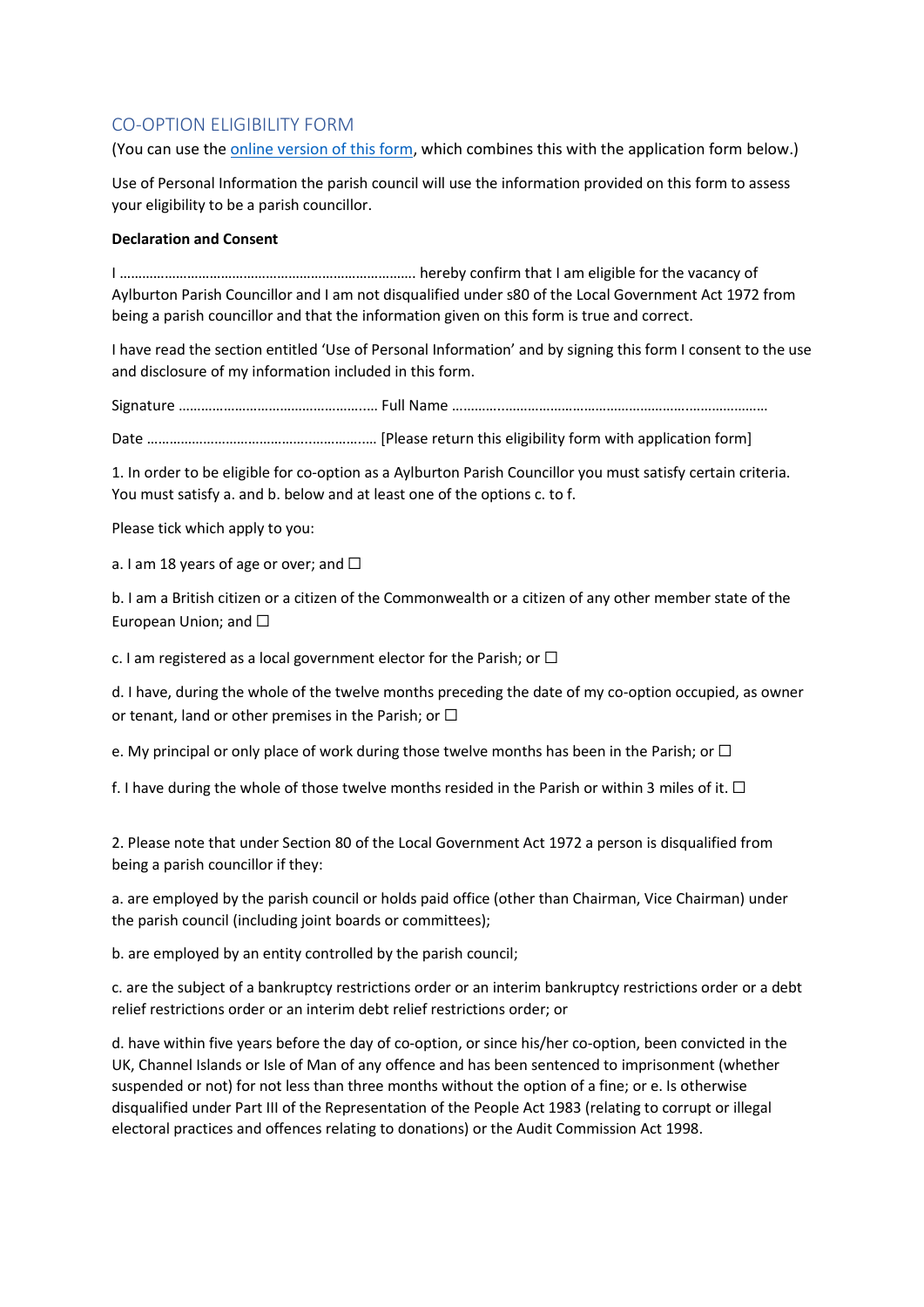# CO-OPTION APPLICATION FORM

(You can use the **online version of this form**, which combines this with the eligibility form above.)

| <b>Name</b>      |                                                                                                                                               |
|------------------|-----------------------------------------------------------------------------------------------------------------------------------------------|
| <b>Address</b>   |                                                                                                                                               |
|                  |                                                                                                                                               |
|                  |                                                                                                                                               |
|                  |                                                                                                                                               |
|                  |                                                                                                                                               |
| <b>Telephone</b> |                                                                                                                                               |
| number           |                                                                                                                                               |
| Email            |                                                                                                                                               |
| address          |                                                                                                                                               |
| Are you          | Yes / No                                                                                                                                      |
| aged 18 or       |                                                                                                                                               |
| over?            |                                                                                                                                               |
|                  | Please detail any experience you may have that is relevant to Aylburton Parish Council (if                                                    |
|                  | necessary, continue onto a separate sheet)                                                                                                    |
|                  |                                                                                                                                               |
|                  |                                                                                                                                               |
|                  |                                                                                                                                               |
|                  |                                                                                                                                               |
|                  |                                                                                                                                               |
|                  |                                                                                                                                               |
|                  |                                                                                                                                               |
|                  |                                                                                                                                               |
|                  |                                                                                                                                               |
|                  |                                                                                                                                               |
|                  |                                                                                                                                               |
|                  |                                                                                                                                               |
|                  |                                                                                                                                               |
|                  |                                                                                                                                               |
|                  |                                                                                                                                               |
|                  |                                                                                                                                               |
|                  |                                                                                                                                               |
|                  | Is there any other information you would like to disclose regarding your application? (If<br>necessary, please continue on a separate sheet). |
|                  |                                                                                                                                               |
|                  |                                                                                                                                               |
|                  |                                                                                                                                               |
|                  |                                                                                                                                               |
|                  |                                                                                                                                               |
|                  |                                                                                                                                               |
|                  |                                                                                                                                               |
|                  |                                                                                                                                               |
|                  |                                                                                                                                               |
|                  |                                                                                                                                               |
|                  |                                                                                                                                               |
|                  |                                                                                                                                               |
|                  |                                                                                                                                               |
|                  |                                                                                                                                               |
|                  |                                                                                                                                               |
|                  | Continued over                                                                                                                                |